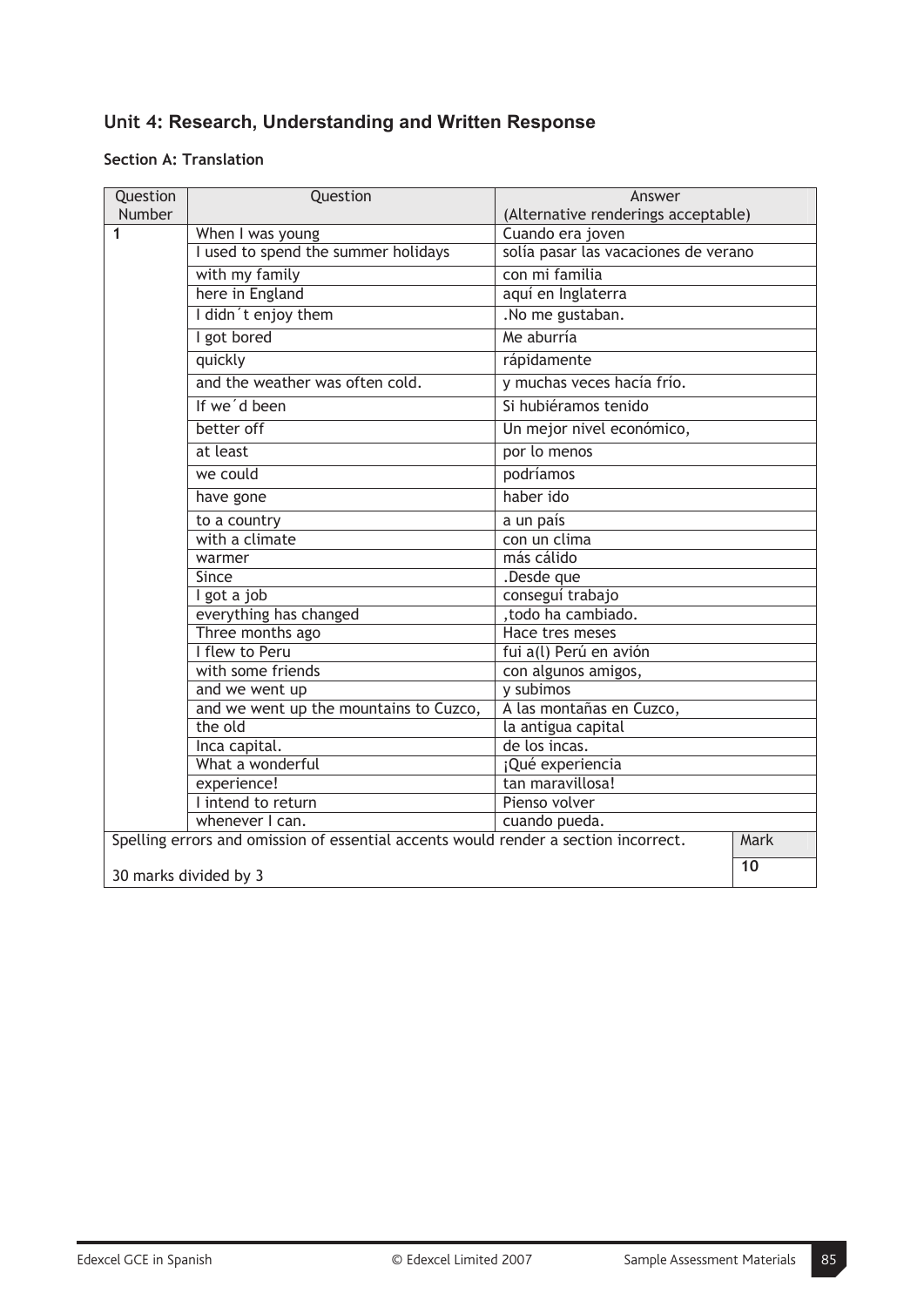#### **Section B: Creative or Discursive Essay**

Below are the suggested ideas for essays. Candidates may well come up with entirely different material which will be rewarded on its merits as a response to the task.

#### **Creative Essay**

| Question<br>Number | Question                                                                                                                                                                                                                        |      |
|--------------------|---------------------------------------------------------------------------------------------------------------------------------------------------------------------------------------------------------------------------------|------|
| 2(a)               | Escribe la conversación entre la madre y su hijo(a) pequeño(a) en la cual hablan de las<br>Navidades.                                                                                                                           |      |
|                    | <b>Suggested Answer</b>                                                                                                                                                                                                         |      |
|                    | This will give candidates the opportunity to write a dialogue and they may produce<br>idiomatic language. Answers will vary from those that dwell on the secular aspects of<br>Christmas to those which have a religious focus. |      |
|                    |                                                                                                                                                                                                                                 | Mark |
|                    |                                                                                                                                                                                                                                 | 45   |

| Question      | Question                                                                                                                                                                                                                                                                                                                               |      |
|---------------|----------------------------------------------------------------------------------------------------------------------------------------------------------------------------------------------------------------------------------------------------------------------------------------------------------------------------------------|------|
| <b>Number</b> |                                                                                                                                                                                                                                                                                                                                        |      |
| 2(b)          | Pedro había salido a una fiesta con su mujer, dejando a sus hijos de 16 y 8 años solos<br>en casa. Se acercaban a su casa por la madrugada cuando se dieron cuenta de que la<br>puerta principal estaba abierta y que humo salía de las ventanas de arriba<br>Continúa la historia, explicando qué había pasado y qué sucedió después. |      |
|               | Suggested Answer                                                                                                                                                                                                                                                                                                                       |      |
|               | This account will presumably be mostly narrative and should be written in the past.<br>Candidates will probably write about the fire services and give an account of rescue<br>attempts, as well as the danger involved to those within the house. However, any<br>reasonable but creative story would be valid.                       |      |
|               |                                                                                                                                                                                                                                                                                                                                        | Mark |
|               |                                                                                                                                                                                                                                                                                                                                        | 45   |

| Question | Question |                                                                                        |      |
|----------|----------|----------------------------------------------------------------------------------------|------|
| Number   |          |                                                                                        |      |
| 2(c)     |          | Los nuevos solteros                                                                    |      |
|          |          |                                                                                        |      |
|          |          | En el mundo moderno mucha gente prefiere vivir sola.                                   |      |
|          |          |                                                                                        |      |
|          |          | Imagina que eres un(a) soltero(a) de unos treinta años y explica cómo es tu vida y por |      |
|          |          | qué te gusta o no.                                                                     |      |
|          |          |                                                                                        |      |
|          |          | Suggested Answer                                                                       |      |
|          |          | Candidates will assume the role of the 30 years old singleton, and give an account of  |      |
|          |          | their "present" circumstances, probably including leisure and financial aspects of     |      |
|          |          | being 30 and single. They will either give a positive or negative view, but either are |      |
|          |          | valid providing they explain their reasons.                                            |      |
|          |          |                                                                                        | Mark |
|          |          |                                                                                        | 45   |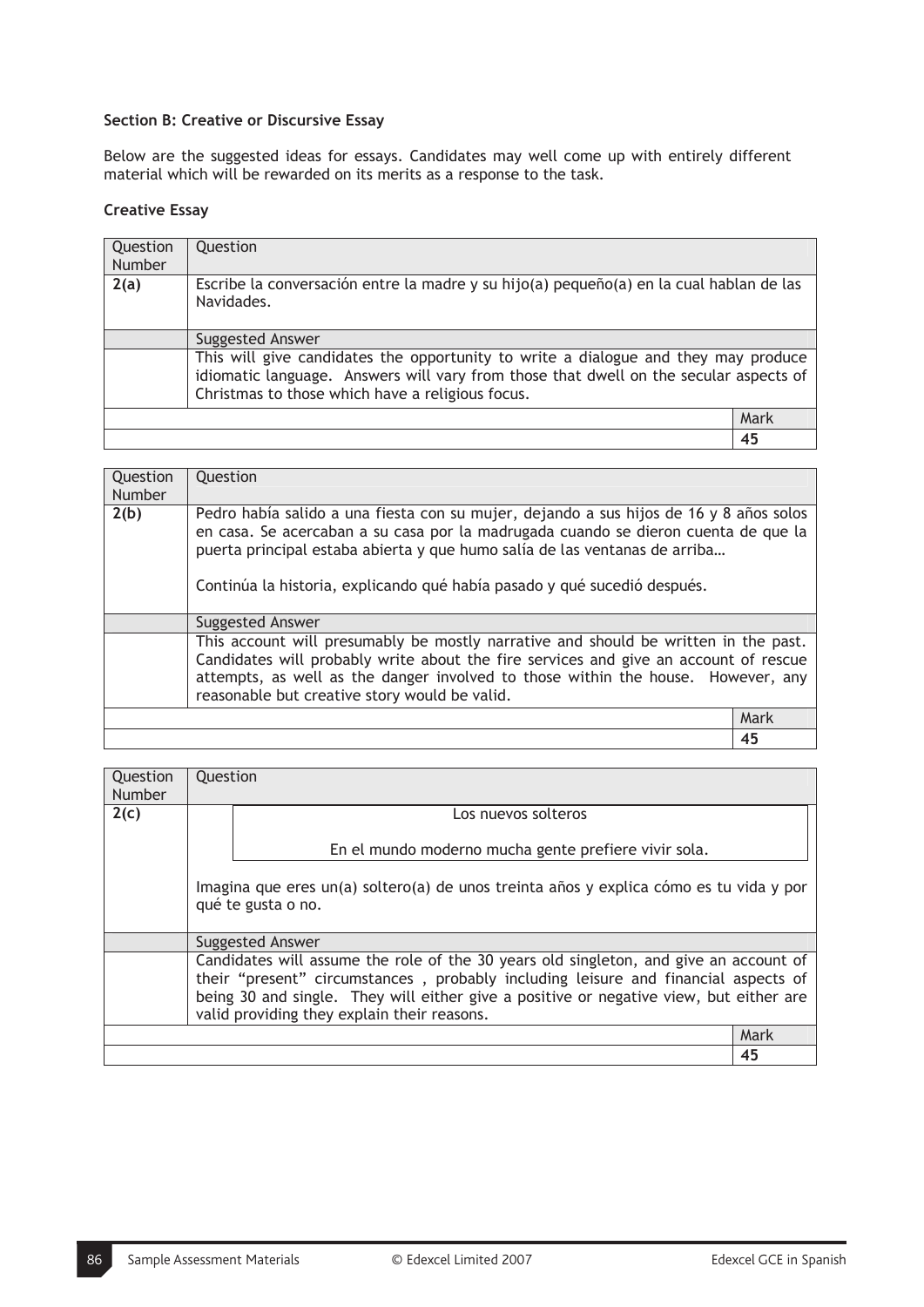| Question<br><b>Number</b> | Question                                                                                                                                                                                                                                                                                                                            |      |
|---------------------------|-------------------------------------------------------------------------------------------------------------------------------------------------------------------------------------------------------------------------------------------------------------------------------------------------------------------------------------|------|
| 2(d)                      | "Para los jóvenes actuales el fin de semana es un pretexto para beber alcohol en<br>exceso." ¿Qué piensas? Razona tus opiniones.                                                                                                                                                                                                    |      |
|                           | <b>Suggested Answer</b>                                                                                                                                                                                                                                                                                                             |      |
|                           | Candidates must present a balanced argument, considering points for and against the<br>proposition. They may raise considerations that the stress of modern day life leads<br>young people to use alcohol as a diversion at the weekends when they have free time.<br>There should be a clear structure and an informed conclusion. |      |
|                           |                                                                                                                                                                                                                                                                                                                                     | Mark |
|                           |                                                                                                                                                                                                                                                                                                                                     | 45   |

| Question<br>Number | Question                                                                                                                                                                                                                                                                             |      |
|--------------------|--------------------------------------------------------------------------------------------------------------------------------------------------------------------------------------------------------------------------------------------------------------------------------------|------|
| 2(e)               | "Es imprescindible que los colegios ofrezcan una formación más práctica a sus<br>estudiantes para prepararlos para el mundo del trabajo." ¿Qué piensas? Razona tus<br>opiniones.                                                                                                     |      |
|                    | Suggested Answer                                                                                                                                                                                                                                                                     |      |
|                    | Candidates must present a balanced argument, considering points for and against the<br>proposition. They may comment on the current curriculum and the need for a greater<br>emphasis on vocational qualifications. There should be a clear structure and an<br>informed conclusion. |      |
|                    |                                                                                                                                                                                                                                                                                      | Mark |
|                    |                                                                                                                                                                                                                                                                                      | 45   |

| Question<br>Number | Question                                                                                                                                                                                                                                                                                                                                          |      |
|--------------------|---------------------------------------------------------------------------------------------------------------------------------------------------------------------------------------------------------------------------------------------------------------------------------------------------------------------------------------------------|------|
| 2(f)               | ¿Es posible vivir sin estrés en el mundo moderno? Explica tu opinión.                                                                                                                                                                                                                                                                             |      |
|                    | <b>Suggested Answer</b>                                                                                                                                                                                                                                                                                                                           |      |
|                    | Candidates must present a balanced argument, considering points for and against the<br>proposition. They may refer to life style pressures, working long hours, money worries,<br>the housing market. They may contrast the modern life style with that of previous<br>generations. There should be a clear structure and an informed conclusion. |      |
|                    |                                                                                                                                                                                                                                                                                                                                                   | Mark |
|                    |                                                                                                                                                                                                                                                                                                                                                   | 45   |

| Question<br>Number | Question                                                                                                                                                                                                                                                                                                                                                                         |      |
|--------------------|----------------------------------------------------------------------------------------------------------------------------------------------------------------------------------------------------------------------------------------------------------------------------------------------------------------------------------------------------------------------------------|------|
| 2(g)               | "Con la globalización los países han perdido su carácter e individualismo." ¿Estás de<br>acuerdo? Comenta esta declaración, ofreciendo tus opiniones.                                                                                                                                                                                                                            |      |
|                    | Suggested Answer                                                                                                                                                                                                                                                                                                                                                                 |      |
|                    | Candidates must present a balanced argument, considering points for and against the<br>proposition. They may comment on the influence of the world wide web, greater<br>access to travel, particularly cheap air flights, all of which could lead to a diminishing<br>of specific national cultural traditions. There should be a clear structure and an<br>informed conclusion. |      |
|                    |                                                                                                                                                                                                                                                                                                                                                                                  | Mark |
|                    |                                                                                                                                                                                                                                                                                                                                                                                  | 45   |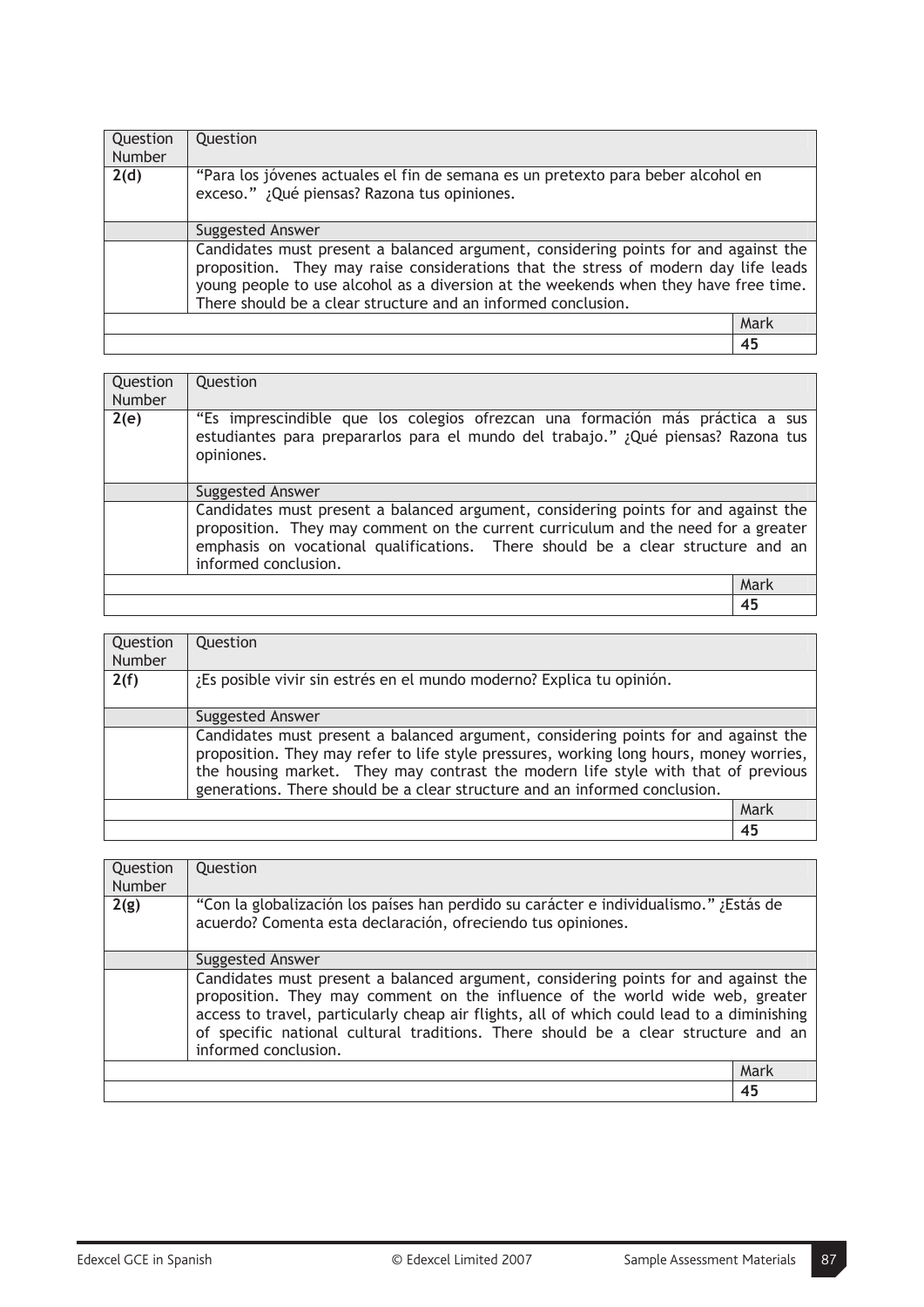## **Discursive Essay or Creative Writing Assessment Grids**

| Mark        | AO2: Understanding and Response: Creative Writing                                     |
|-------------|---------------------------------------------------------------------------------------|
| $\mathbf 0$ | No rewardable understanding or response                                               |
| $1 - 3$     | Largely irrelevant. Minimal use of stimulus                                           |
| $4 - 6$     | Some relevant points made. Unimaginative use of stimulus                              |
| $7 - 9$     | Satisfactory understanding of question and response to stimulus                       |
| $10 - 12$   | Good to very good understanding of question and response to stimulus                  |
| $13 - 15$   | Very Good to excellent understanding of question and imaginative response to stimulus |

| Mark         | AO2: Understanding and Response: Discursive Essay                                    |
|--------------|--------------------------------------------------------------------------------------|
| $\mathbf{0}$ | No rewardable understanding or response                                              |
| $1 - 3$      | Minimal understanding of question or relevant discussion                             |
| $4 - 6$      | Limited understanding of question                                                    |
| $7 - 9$      | Satisfactory understanding of question. Some implications of questions addressed     |
| $10 - 12$    | Good to very good understanding of question. Main implications of question addressed |
| $13 - 15$    | Very Good to excellent understanding of question. Implications of question fully     |
|              | grasped                                                                              |

| Mark         | AO2: Organisation and Development                                   |
|--------------|---------------------------------------------------------------------|
| $\mathbf{0}$ | No rewardable organisation and development                          |
| $1 - 3$      | Minimal organisation and development. Answer largely disorganised   |
| $4 - 6$      | Limited organisation and development. Structure lacks coherence     |
| $7 - 9$      | Organisation and development not always logical and clear           |
| $10 - 12$    | Organisation and development logical and clear                      |
| $13 - 15$    | Extremely clear and effective organisation and development of ideas |

| Mark     | AO3: Range and Application of Language                                                |
|----------|---------------------------------------------------------------------------------------|
|          | No rewardable range and application of language                                       |
| $1 - 2$  | Inadequate range of lexis and structures. Very limited ability to manipulate          |
| $3 - 4$  | Restricted range of lexis and structures. Limited ability to manipulate language      |
| $5 - 6$  | An adequate range of lexis and structures. Successful manipulation of                 |
|          | language/attempts to handle complex structures not always successful                  |
| $7 - 8$  | A wide range of appropriate lexis and structures. Successful manipulation of language |
| $9 - 10$ | Rich and complex language. Very successful manipulation of language                   |

| Mark | AO3: Accuracy of the Target Language                                            |
|------|---------------------------------------------------------------------------------|
|      | Language so inaccurate that no reward is possible                               |
|      | Accuracy only in the simplest form. A high incidence of basic error             |
|      | Communication impaired at times by basic errors eg agreements, verb forms. Some |
|      | familiar language is accurate                                                   |
|      | A number of major errors made, without impairing communication significantly.   |
|      | Familiar forms and structures usually accurate                                  |
|      | Few errors, mostly of a minor nature                                            |
| 5    | High degree of accuracy with minimal and minor errors                           |